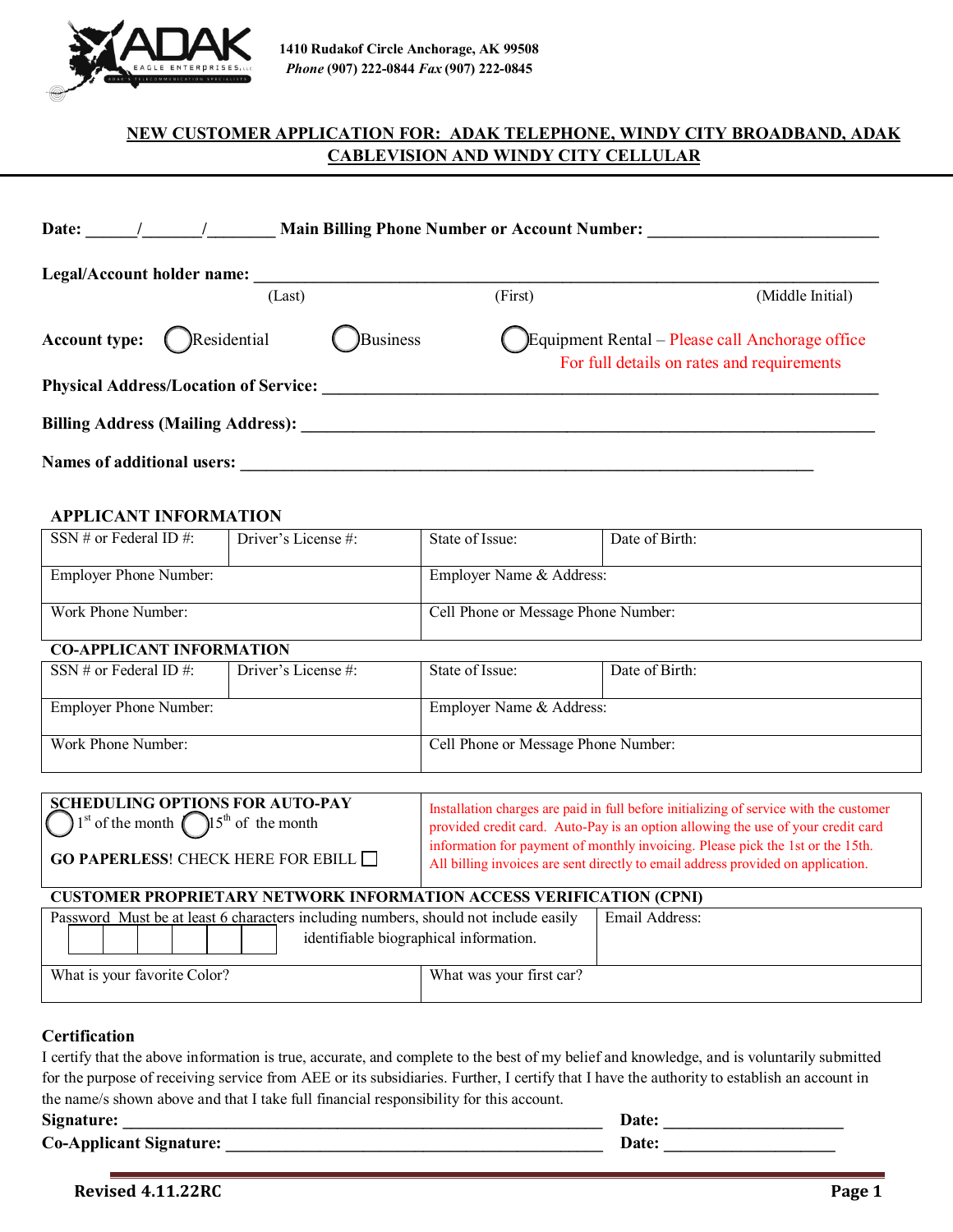### **CALL ANCHORAGE OFFICE FOR COMPLETE LIST OF CALLING FEATURES**

| <b>Directory</b>                                                        |  |                                                                   |                                                          |                                                                                                           |                                                 |                  |
|-------------------------------------------------------------------------|--|-------------------------------------------------------------------|----------------------------------------------------------|-----------------------------------------------------------------------------------------------------------|-------------------------------------------------|------------------|
| Listed                                                                  |  |                                                                   | Non-published \$1.50 (Not in Directory or with           |                                                                                                           |                                                 |                  |
| <b>Business Directory Listing</b>                                       |  | Operator)                                                         |                                                          |                                                                                                           |                                                 |                  |
| <b>Additional Listings</b>                                              |  | Black Dot by name (Indicates no solicitation calls)<br>Directory) |                                                          |                                                                                                           | Non-Listed \$1.50 (Listed with Operator, Not in |                  |
| <b>Custom Calling Features</b>                                          |  |                                                                   |                                                          |                                                                                                           |                                                 |                  |
|                                                                         |  | Caller ID \$7.50                                                  |                                                          |                                                                                                           |                                                 |                  |
| Residential Voice Mail \$6.00                                           |  | 3-Way Calling<br>Speed Calling 8 List \$3.25                      |                                                          |                                                                                                           |                                                 |                  |
| Business Voice Mail \$10.00                                             |  | \$3.25                                                            | Last Number Redial \$4.00                                |                                                                                                           |                                                 |                  |
| Call Forwarding \$3.25                                                  |  |                                                                   | Remote Call                                              |                                                                                                           | Call Forward Busy Line \$2.25                   |                  |
|                                                                         |  |                                                                   | Forwarding \$11.50<br>Call Forward Busy No Answer \$2.25 |                                                                                                           |                                                 |                  |
| <b>Restricted Services</b>                                              |  | Call Waiting \$3.25                                               |                                                          |                                                                                                           |                                                 |                  |
|                                                                         |  |                                                                   |                                                          |                                                                                                           |                                                 |                  |
| Directory Assistance Deny $$1.50$ – per line<br>Toll Restriction \$2.50 |  |                                                                   |                                                          | 900 Toll Service Deny                                                                                     | Toll Controller with PIN per line \$2.50        |                  |
|                                                                         |  |                                                                   |                                                          |                                                                                                           |                                                 |                  |
|                                                                         |  |                                                                   |                                                          | ** LIFE LINE PROGRAM** Call the Anchorage Office for details                                              |                                                 |                  |
|                                                                         |  |                                                                   |                                                          | ***Long Distance Provider is required or there will be a default to Toll Restriction at \$2.50 a month*** |                                                 |                  |
|                                                                         |  |                                                                   | You MUST call the carrier                                |                                                                                                           |                                                 |                  |
| In and Out of State                                                     |  | to turn on long distance service!!!!                              |                                                          |                                                                                                           |                                                 |                  |
|                                                                         |  | 0288                                                              | <b>AT&amp;T Alascom:</b>                                 |                                                                                                           |                                                 |                  |
|                                                                         |  |                                                                   |                                                          | Business (1-800-955-9556) Residence: (1-800-252-7266)                                                     |                                                 |                  |
|                                                                         |  | 0077                                                              | <b>GCI Communication Corp.</b>                           |                                                                                                           |                                                 |                  |
|                                                                         |  | <b>Toll Restriction (\$2.50/Month)</b>                            |                                                          | Business: (1-800-800-7754) Residence: (1-800-800-4800)                                                    |                                                 |                  |
|                                                                         |  |                                                                   |                                                          |                                                                                                           |                                                 |                  |
|                                                                         |  |                                                                   |                                                          |                                                                                                           |                                                 |                  |
|                                                                         |  |                                                                   |                                                          |                                                                                                           |                                                 |                  |
|                                                                         |  |                                                                   |                                                          | <b>Residential Fees</b>                                                                                   | <b>Business Fees</b>                            | Package          |
|                                                                         |  |                                                                   | Price                                                    | (Deposit, Install &                                                                                       | (Deposit, Install                               | <b>Choice</b>    |
| <b>Telephone</b><br><b>Residential First Line</b>                       |  |                                                                   | \$40.60                                                  | <b>Work Order)</b>                                                                                        | & Work Order)                                   | <b>Selection</b> |
| Residential 2 <sup>nd</sup> Line                                        |  |                                                                   | \$29.70                                                  | \$220.00<br>For all                                                                                       | \$220.00                                        |                  |
|                                                                         |  |                                                                   |                                                          |                                                                                                           | For all                                         |                  |
| <b>Single Business Line</b><br>Multi Business Line                      |  |                                                                   | \$53.60<br>\$53.60                                       | Telephone<br>Services                                                                                     | Telephone<br><b>Services</b>                    |                  |
|                                                                         |  |                                                                   |                                                          |                                                                                                           |                                                 |                  |
| <b>Business Data Line</b>                                               |  |                                                                   | \$28.60                                                  | Same Fees                                                                                                 | Same Fees                                       |                  |
|                                                                         |  |                                                                   |                                                          |                                                                                                           | \$225.00                                        |                  |
| <b>Broadband Packages</b><br>Residential Ultimate Unlimited             |  | Unlimited                                                         | \$350.00                                                 | \$225.00<br><b>Currently Unavailable</b>                                                                  | <b>Limited Subscribers</b>                      |                  |
| Residential Adak Stream 1M/1M                                           |  | 100GB                                                             | \$300.00                                                 | For All                                                                                                   | For All                                         |                  |
| Residential Basic 1M/1M                                                 |  | $50\mathrm{GB}$                                                   | \$250.00                                                 |                                                                                                           |                                                 |                  |
| Residential Essentials 512k/512k                                        |  | 15GB                                                              | \$200.00                                                 | Broadband<br>Services                                                                                     | Broadband<br>Services                           |                  |
| Residential Emergency Broadband                                         |  | 9GB                                                               | \$125.00                                                 | Same Fees                                                                                                 | Same Fees                                       |                  |
| Business Silver 512k/512k                                               |  | 7GB                                                               | \$280.00                                                 |                                                                                                           |                                                 |                  |
| Business Gold 768k/768k                                                 |  | 10GB                                                              | \$350.00                                                 |                                                                                                           |                                                 |                  |
| Business Platinum 1M/1M                                                 |  | 15GB                                                              | \$450.00                                                 |                                                                                                           |                                                 |                  |
| <b>Cable Package</b>                                                    |  |                                                                   |                                                          |                                                                                                           |                                                 |                  |
| Local Basic HBO MAX                                                     |  | 44 CH                                                             | \$230.00                                                 | \$275.00                                                                                                  | \$350.00                                        |                  |
| Set Top Box Rental<br><b>Cellular Rental</b>                            |  | Monthly                                                           | \$30.00                                                  |                                                                                                           |                                                 |                  |

**Prices Subject to Change, Taxes and Surcharges Apply. See State Tariff for additional features.** 

**\$25.00 Activation**

1,000 Minutes \$60.00 Phone Rental Monthly \$50.00

Add Texting Monthly | \$30.00

Monthly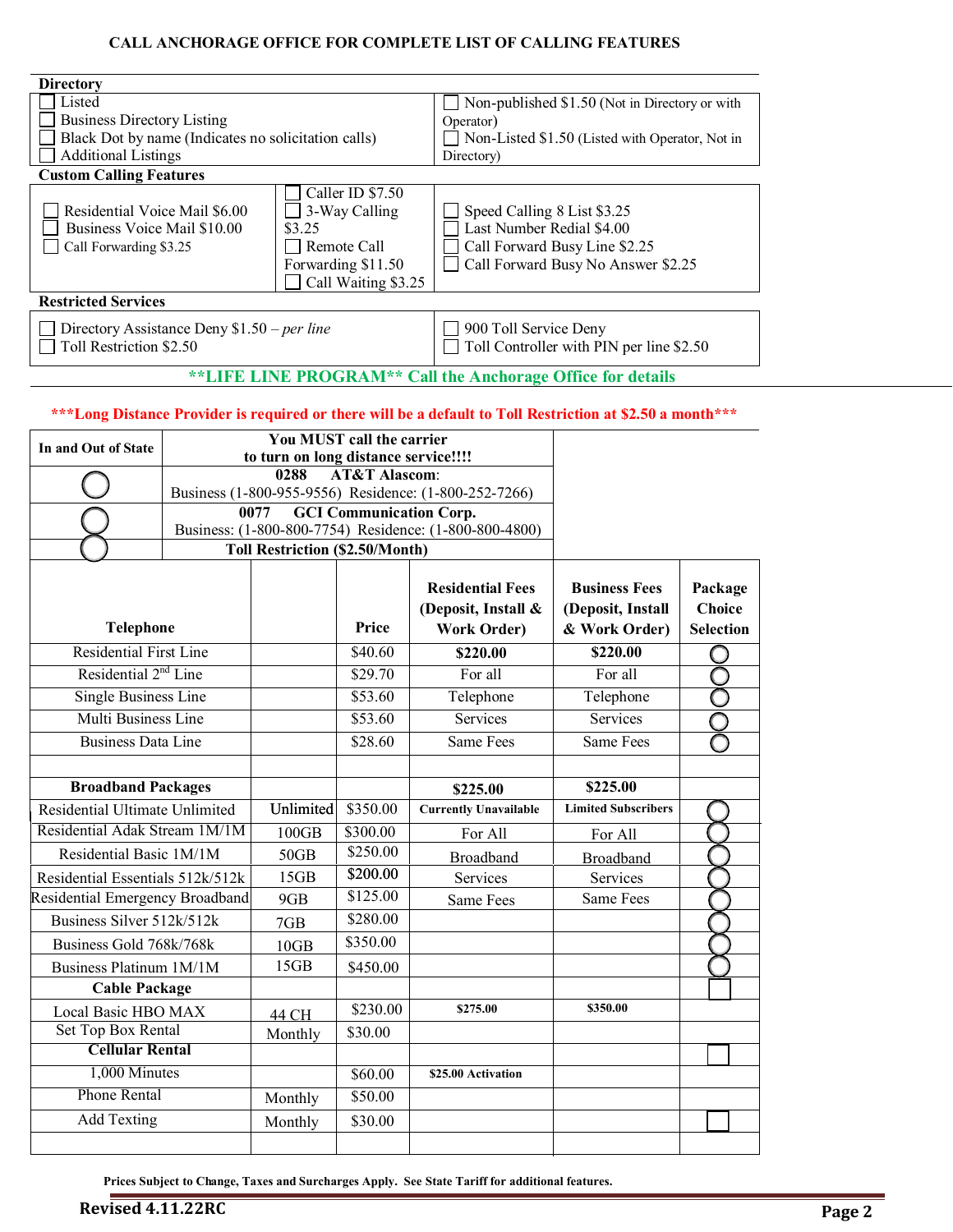# **PLEASE READ TERMS AND CONDITIONS FOR ALL SERVICES AND SIGN AT THE END**

**FOR CABLE: A SET-TOP BOX will be provided by ACV for a fee. If either party terminated the relationship (you or ACV) before the activation date, or if the SET-TOP BOX and/or REMOTE is found damaged or faulty, you must return the SET-TOP BOX with all its original packaging to ACV within** *24 hours after initial install.* **Failure to do so will either result in a one-time equipment fee of \$344.00 for damage/loss of our equipment.** 

**You are solely responsible for the care of the SET-TOP BOX. ACV and its employees, agents, contractors, and representatives shall have no liability whatsoever for any damages to, loss of, or destruction of any SET-TOP BOX, once it is in your care. You assume full responsibility for impacts to or loss of the SET-TOP BOX and REMOTE CONTROL. By signing below you agree to the terms in this SET-TOP BOX and REMOTE CONTROL Agreement, and have received the listed SET-TOP BOX and REMOTE CONTROL into your care. You acknowledge that both the SET-TOP BOX and REMOTE CONTROL issued above is in working condition after a ACV certified technician has completed your initial install.** 

**FOR BROADBAND: Upon registration, you will receive a username, password, and account designation. You are solely responsible for use of the service. You must keep your password confidential so that no one else may access the services through your account. You must notify AEE immediately upon discovering any unauthorized use of your account. We will suspend your access or change your access to the Service immediately upon notification by you that your password has been lost, stolen or otherwise compromised. Unless you purchase a Static IP, you will be allocated a Dynamic IP address. AEE reserves the right to timeout inactive connections. Technical support may be limited to AEE broadband provided services, software and/or unmodified hardware. E-mail accounts exceeding 25MB (Res)/30MB (Bus) in size may be inactivated until you reduce the size of the mail being stored. Bandwidth usage in excess of your package limit per month is considered to be more than normal usage. AEE will charge an additional \$.015 per MB for Residential plans and \$.05 per MB for Business plans over the alloted amount of downloading usage. AEE reserves the right to change limits at any time without prior notice.** 

**Inappropriate content: Users shall not use the AEE Network and services to transmit, distribute or store material that is inappropriate, as reasonably determined by AEE, or material that is indecent, obscene, pornographic (including child pornography), defamatory, libelous, threatening, abusive, hateful, or excessively violent. Copyright: Material accessible through AEE Network and services may be subject to protection under privacy, publicity, or other personal rights and intellectual property rights, including but not limited to, copyrights and laws protecting patents, trademarks, trade secrets, or other proprietary information. Users shall not use the AEE Network and services in any manner that would infringe, dilute, misappropriate, or otherwise violate any such rights. If you use a domain name in connection with any of the AEE Network and services, you must not use that domain name in violation of the trademark, service mark, or other rights of any third party. Harmful content: Users shall not use the AEE Network and services to transmit, distribute or store material that contains a virus, worm, Trojan horse, or other component harmful to the AEE Network and services, any other network or equipment or other Users. We make no representation or warranty that any software installed on your home computer or which may download from the Internet, any on-line service provider (other than us) does not contain any virus or other damaging or destructive attribute. If at any time your home equipment adversely affects AEE's network, AEE reserves the right to disconnect your connection until the problem is fixed. Fraudulent/Misleading content: Users shall not use the AEE Network and services to transmit or distribute material containing fraudulent offers for goods or services, or any advertising or promotional materials that contain false, deceptive, or misleading statements, claims, or representations. In addition, Users are prohibited from submitting any false or inaccurate data in any order form, contract or online application, including the fraudulent use of credit cards.**